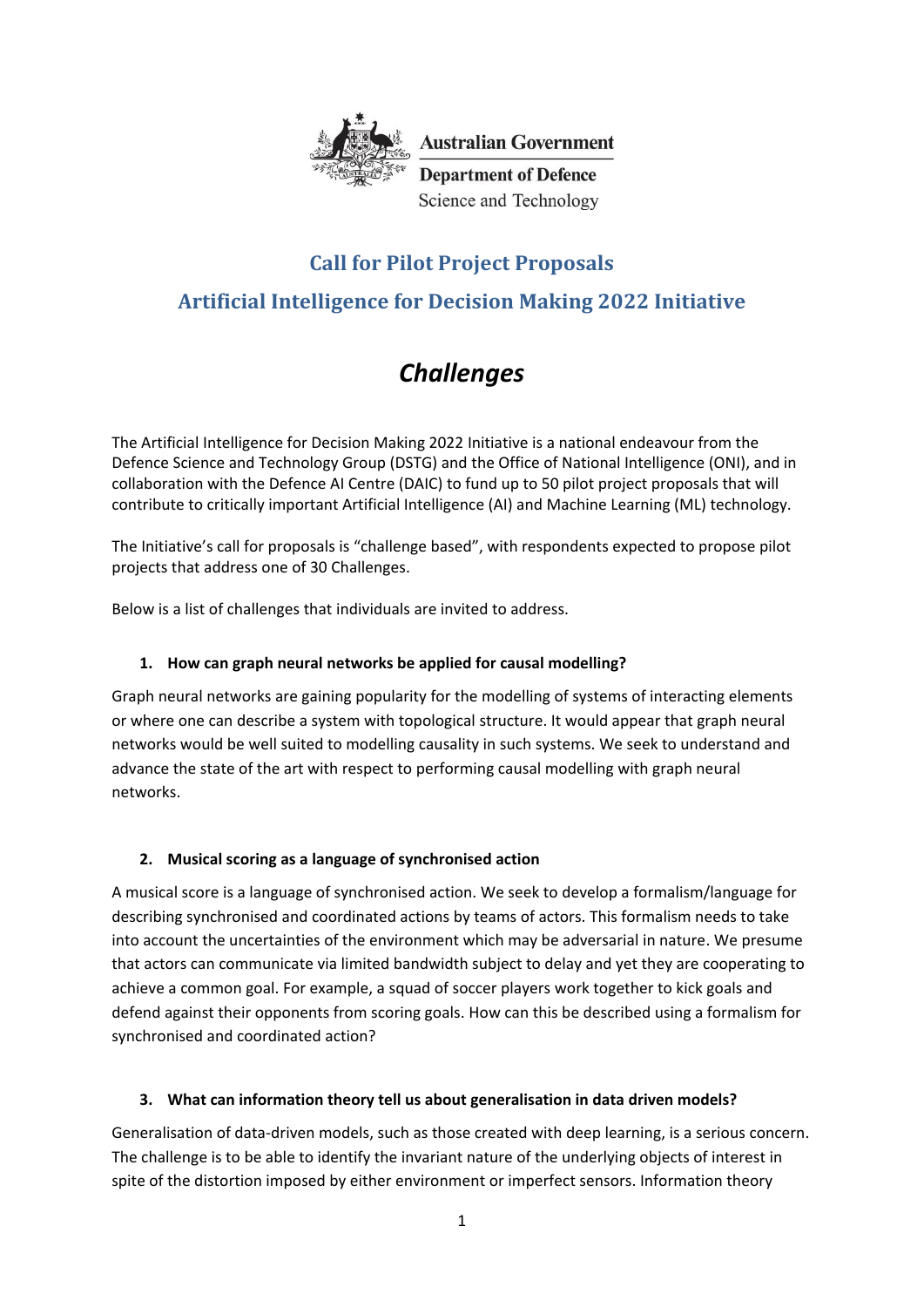describes the capacity of channels to convey information reliably, and coding theory describes approaches for source and channel codes to approach those capacity limits. What can information theory tell us about generalisation in data driven models? How can we use information theory to infer the capacity of the channel between the object and our reasoning system? Noting that we cannot control the transmitter, how do we design our perceptual front-ends to maximise the information that we can gather from the environment about objects of interest?

# **4. Understanding and exploring adversarial machine learning attacks and defences in a cyber security context**

Recent work has shown that the use of Machine Learning (ML) can introduce additional vulnerabilities into a system, arising from weaknesses inherent in the ML algorithms themselves. It has been demonstrated that human-imperceptible perturbations, or more generally perturbations that do not affect the semantics of the data, can lead to, for example, incorrectly classifying perturbed data samples with a high degree of confidence. The existence of such adversarial data samples results in an increase in the available attack surface of a system utilising ML for decision making, impacting the effectiveness of and confidence in deployed ML capability. Adversarial Machine Learning (AML) is concerned with understanding this threat to capability presented by adversarial data.

Adversarial attacks against ML systems in the computer vision domain have attracted the bulk of the attention to date. However, ML in the Cyber Security domain (e.g., detection of malware, phishing, intrusion etc. as well as autonomous cyber network attack/defence) presents a critical target, with extant active adversaries having clear targeted goals. Adversarial attacks in the Cyber Security remain to be fully explored, or even yet clearly defined. It is obvious that the input data in Cyber Security have fundamentally different properties compared to image samples in computer vision. Therefore, adversarial attacks in Cyber Security and computer vision may be fundamentally different. Hence the research question to address is how can the concepts, tools, and techniques of adversarial attacks on images and their mitigations be best transferred to attacks and corresponding defences against Machine Learning systems in the Cyber Security domain?

## **5. AI-Enabled Argument Mapping for Decision Quality**

High quality decision making depends on critical thinking, situation understanding and effective communication. All three can be improved by argument mapping. Argument mapping is "visually depicting the structure of reasoning" using a "diagram, with nodes corresponding to propositions and links to inferential relationships." [1]

The use of argument mapping in intensive courses has been shown to improve the quality of critical thinking, as measured in standard tests, by 0.75 standard deviations [2]. Mapping can uncover gaps and weaknesses in reasoning and enables more effective communication than prose or bullet point slides.

The obstacle to deploying argument mapping to improve Defence decision quality is that it consumes a great deal of effort from trained argument analysts [3]. Argument mining seeks to extract argument maps from natural language text [4], eliminating most of the cost.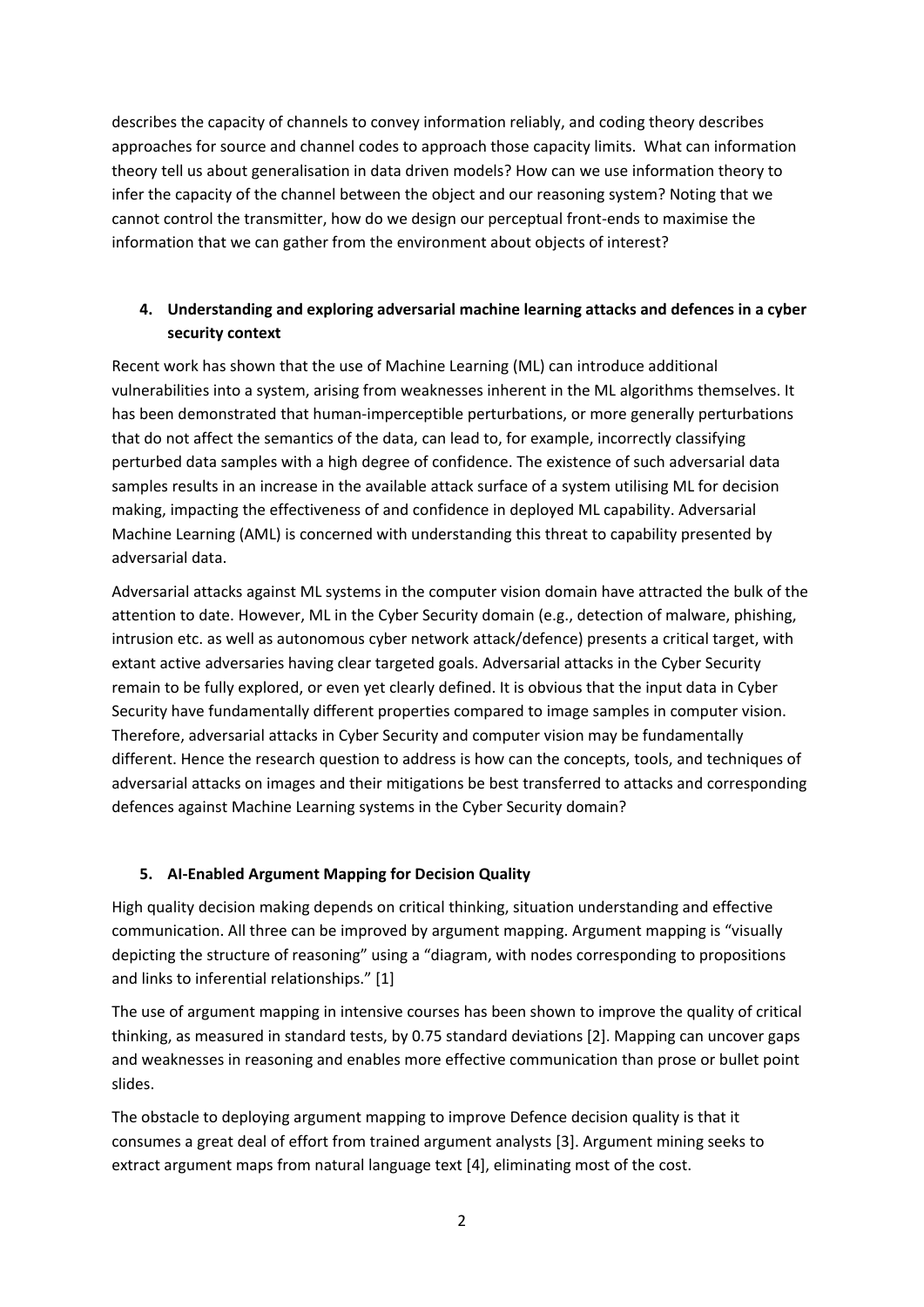Future AI technology could provide machine team members that facilitate deliberation, guiding the construction of strong arguments, and challenging proposals to uncover their weaknesses.

Possible applications of argument technology in ADF decision making include the following:

- force structure planning
- operational planning and assessment
- design of operation rooms and combat systems
- staff officer training
- intelligence analysis
- international relations analysis

DSTG seeks proposals to demonstrate state-of-the art machine assisted argument mapping in settings comparable to some of these defence decision contexts. We also want to identify gaps in the current technology, and emerging work that could close them.

References:

[1] Tim Van Gelder, Using Argument Mapping to Improve Critical Thinking Skills, in The Palgrave Handbook of Critical Thinking in Higher Education, 2015

[2] Eva van der Brugge, The use of argument mapping in improving critical thinking, PhD thesis Uni of Melbourne, 2018<https://minerva-access.unimelb.edu.au/handle/11343/214519>

[3] Floris Bex, John Lawrence, Mark Snaith, Chris Reed, Implementing the Argument Web, Communications of the ACM, 2013

[4] John Lawrence, Chris Reed, Argument Mining: A Survey, Computational Linguistics, 2019

## **6. Data usage and sharing in contested or denied environments**

The Navy is required to operate in contested or denied environments. These environments are characterised by the inability to use standard communications mechanisms due to the unavailability or compromise of the spectrum. At the same time there has been a proliferation of data intensive systems in Navy units. To enhance mission effectiveness this data should (ideally) be transmissible or available as and when required between different Navy assets, i.e., ship to ship, ship to shore, and autonomous system to ship. The Navy would benefit from the use of artificial intelligence to substantially reduce, obfuscate, speed up or otherwise streamline the sharing of data in the characterised environments.

# **7. Classification of code modifications to differentiate security fixes and learn vulnerable code patterns in compiled software**

A common process for tracking and understanding software vulnerabilities is to reverse-engineer patches made available for applications. These patches inherently identify the location of the vulnerable code and the form of the underlying flaw. It therefore may be possible to use the details of these changes and the associated patch notes to train AI models of both the code to which the patch is applied and the patch itself. In the former case, this could be used to detect constructs in code that are similar to commonly fixed flaws, which may need more in-depth assessment. In the latter case, this could allow for the discernment of which of the applied changes create the fix. This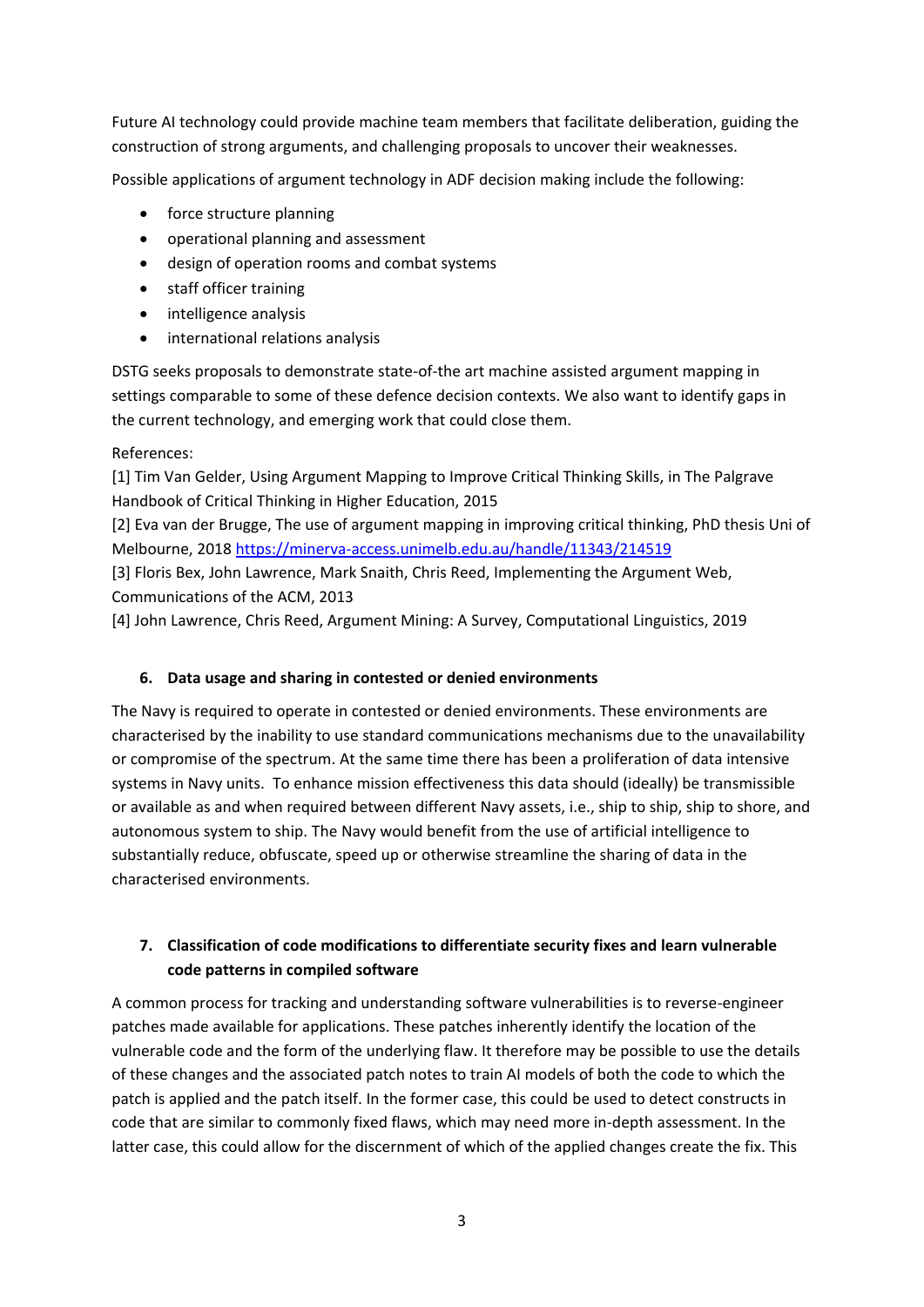latter case is particularly relevant as not all application updates make individual changes to the application's function and may not be distributed with detail on if and what flaws are fixed.

Techniques for this research may operate by either comparing two releases of an application or the changes created by applying patches. This work explicitly targets compiled applications, as this is the predominant form in which applications and their updates are distributed.

# **8. A Wireless communication detection problem for Graphical Neural Networks, Graph learning and Generative Graph methods in Spatial Networks**

Graph Neural Networks (GNNs) are a relatively new deep learning methods and have gained immense popularity in the research space in the last few years. GNNs can be applied to graphs to conduct node-level, graph-level, and edge-level predictions. One type of GNN - Graph Learning Networks (GLN) are a simple yet effective process to learn node embedding and structure prediction functions.

Low probability detection (LPD) communication has recently emerged as a new transmission technology to address privacy and security in wireless networks. Hiding wireless transmissions may also be explicitly desired by government and military bodies. The LPD problem is also analogous to many other practical and natural instances where reducing the detectability of communication networks is advantageous. An abstract model of the LPD problem can be embedded in a Euclidean space (both 2D and 3D versions).

In these models, each node must tune its transmit power in order to trade off radio network connectivity (and communications bandwidth) versus detectability. Varying transmit power levels will induce different graph structures that represent network connectivity and regions of detectability (footprint).

Extensions to the abstract models of the LPD problem involve introducing dynamic properties whereby network nodes and adversary locations may change, be added, or subtracted as well as introducing various footprint topologies for specific connections. These extended models may also include distributed decision-making concepts and imperfect knowledge scenarios.

The initial aim is to leverage GNNs and potentially GLNs to find efficient models that can aid in finding robust solutions to transmit power level selection that affects both connection and detection aspects of the LPD problem.

A further aim is that these solutions then can be used to inform extended abstract models for the LPD problem in a timely and computationally effective manner. This enables higher level abstraction aspects of the LPD problem, such as tactical and game theoretic approaches to be formulated and used in simulations. The GNNs used may also be repurposed to support such approaches.

The undertaking would involve integrating aspects or developing software code for a simple abstracted model and possibly the use of Python and/or Deep learning frameworks (e.g., Keras, TensorFlow) for the machine learning components. Such a challenge may generate heuristics and techniques in the use of LPD technologies.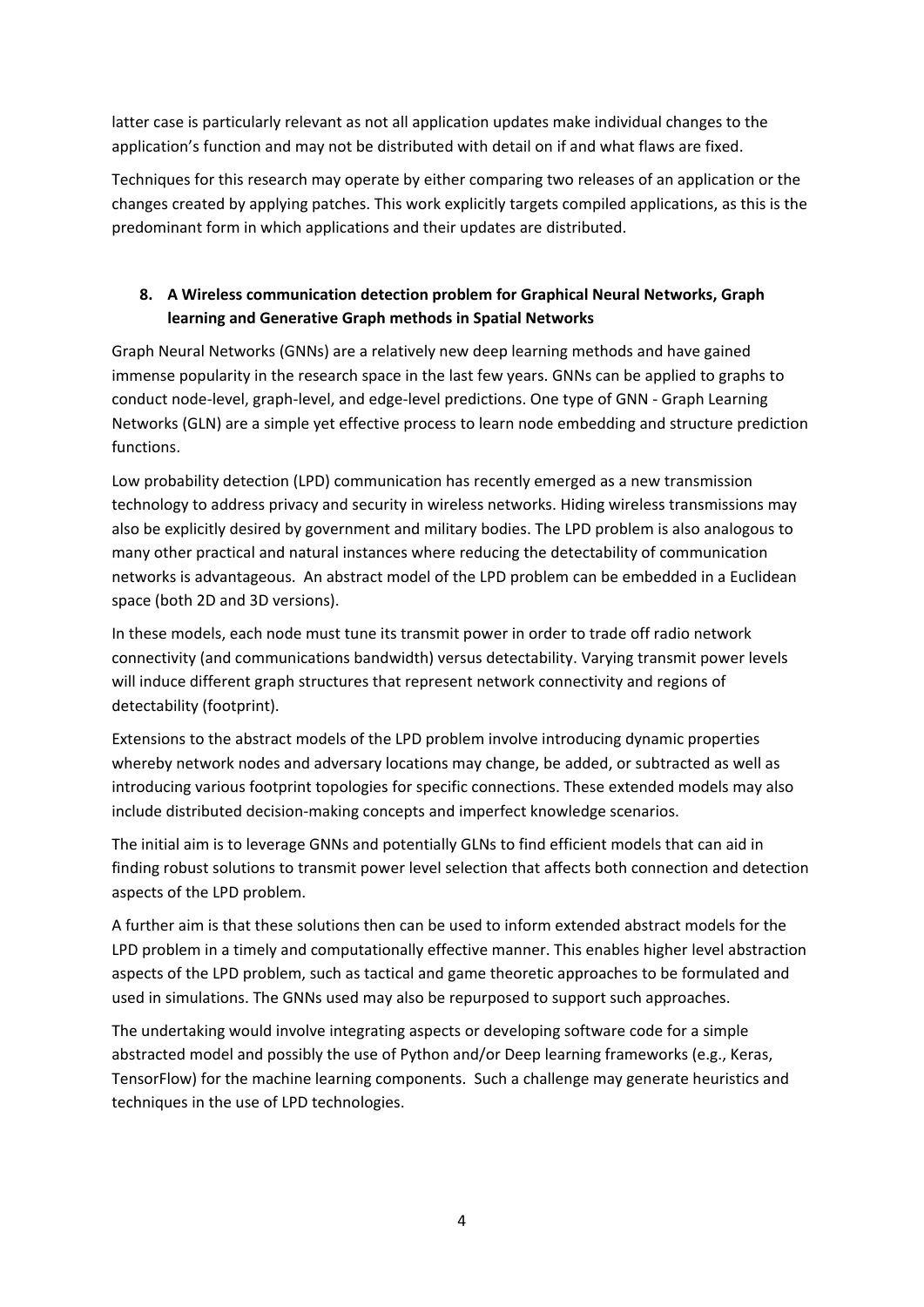# **9. Applying machine learning techniques to games on graphs for the detection and concealment of spatially defined communication networks**

Providing strategies for defending communication networks such as distributed sensor systems, covert radio networks or even human voice often involves reducing detection of presence. This is a problem similar to those addressed by the low probability detection (LPD) technologies that aim to prevent an adversary being alerted to the presence of such networks. Such an adversary may either be deliberately or inadvertently seeking to find such a covert network.

Maker breaker games are a subclass of positional games in combinatorial game theory and can also be played on graphs. The detection and concealment of a connected radio network can be modelled as such a game on a graph, given both maker and breaker (adversary) have knowledge of the graph. The actions of each player are determined by geometric properties of the network in a Euclidean space (plane). Each game can be formulated by randomly generated spatial arrangements for a communication network with varying numbers of nodes. The breaker is trying to locate itself to disable as many links within the communication network as possible and cause nodes to be isolated.

Bayesian games can be used to alter and extend the maker breaker game such that aspects of imperfect games can be incorporated into the setting. This for example allows for an adversary to only have partial observability of the network.

The aim of this challenge is to involve varying types of machine learning techniques to elicit robust tactics in both the perfect and imperfect versions of these games.

The undertaking would involve generating a simple simulation of an abstracted game for various network settings and the use of python and/or deep learning frameworks (e.g., Keras, TensorFlow) code to run and analyse games. Such a challenge may provide insights into the dynamics and execution of LPD technologies.

## **10. Agent-based trust management**

The concept of trust is essential to the secure operation of autonomous, distributed software systems. The multi-agent systems community in particular has developed a rich theory of trust, encompassing dozens of trust models. Trust has also been used in the context of authorization control ever since the pioneering work of Matt Blaze in the 1990's. Is it possible to combine some subset of these agent-based and cyber-security models to support trusted interactions between heterogeneous, adaptive agents? Which aspects of these models would be invariant to system evolution, and how could variability be captured?

## **11. Resilient interaction protocols**

Resilience is an important property of autonomous, distributed software systems operating in highly contested environments. This property can be realised across different aspects and levels of abstraction of such systems, including agent interaction and organisation mechanisms, which in turn rely on various interaction protocols. Is it possible to develop a general model of resilience for multiagent interaction protocols (e.g., negotiation and others)? How could this model be instantiated or concretely realised when developing new protocols?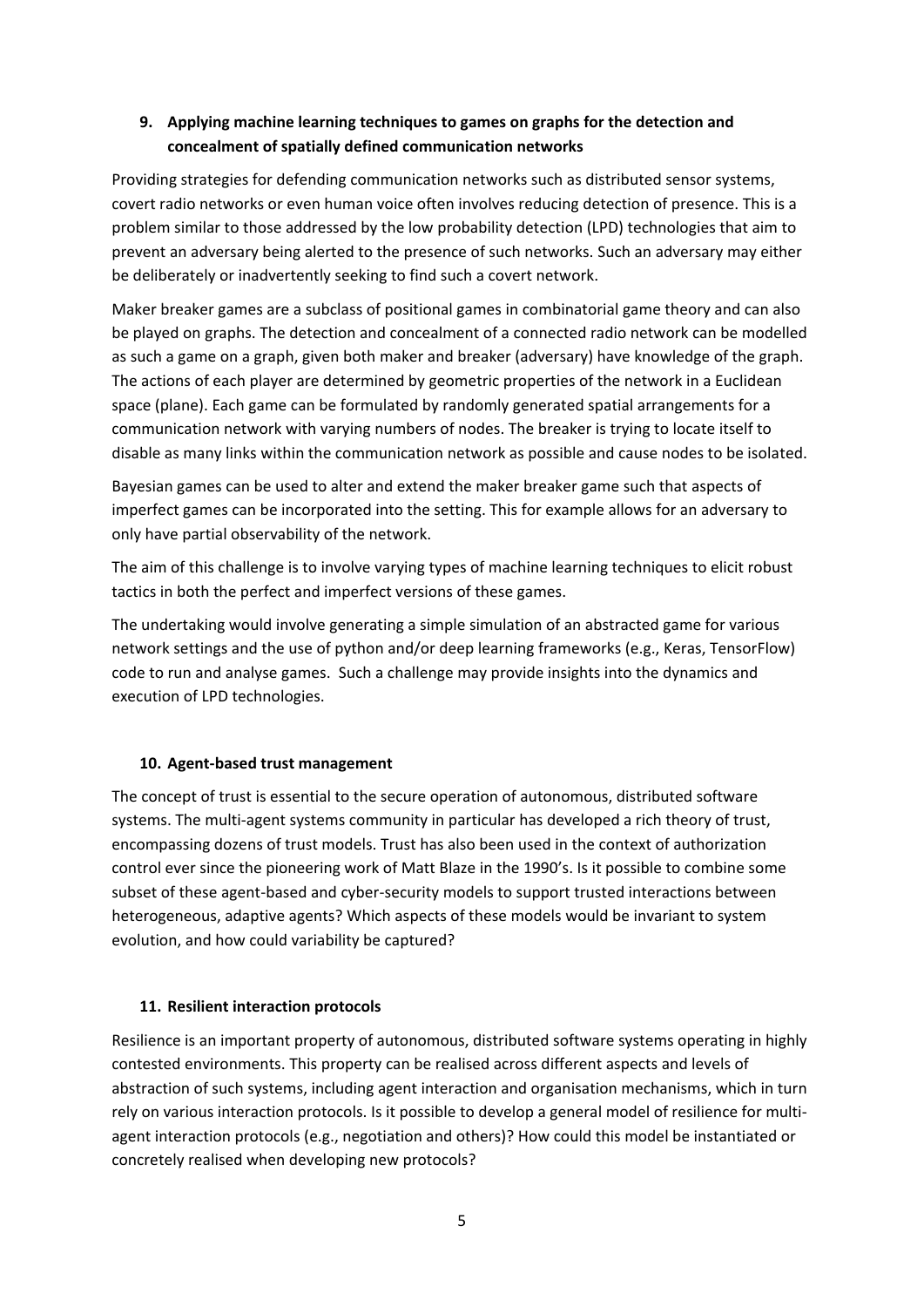#### **12. Neurosymbolic BDI agents**

BDI agent architectures have been thoroughly studied and widely adopted in agent-based systems. Nevertheless, the use of these architectures in practice often entails at least two deficiencies: resorting to fixed/pre-computed plans for goal achievement, and limited learning capabilities. We are investigating neurosymbolic cognition in the context of software autonomy and are interested in extending the BDI architecture to incorporate learning as well as dynamic decision-making. What options are available for such extensions (e.g., can features from cognitive architectures be leveraged?), and how would they affect an agent's performance? Which distributed decision-making approaches would these architectures be compatible with?

#### **13. Hybrid and combined reasoning and decision-making**

Recent trends in AI have shown the benefits of combining different decision-making approaches. One example is the combination of reinforcement learning with classical planning, where planning can guide the learning process as a kind of heuristic to achieve faster policy convergence. Another example is causal reinforcement learning, which also has a distributed variant: causal multi-agent RL (CMARL). We are interested in using such combined and hybrid decision-making approaches – especially combinations of multi-agent RL (MARL) and multi-agent planning (MAP), as well as causal RL and CMARL – and are seeking to understand their utility and trade-offs in the context of distributed autonomous software systems tasked with resource management as well as selfmanagement.

#### **14. Abstract cyber control**

At present, there are several openly available environments or "labs" which allow testing and evaluation of different cyber security strategies. Is it possible to abstract away some or all characteristics of the cyber-attack/defend processes within these environments into a single, abstract game environment that still maintains relevance to real-world scenarios?

#### **15. Modelling objectives for multi-agent systems**

In the goal-driven autonomy paradigm, an autonomous system is associated with a set of objectives that can be reasoned over and modified during operation. How can these objectives be modelled? How can system-wide objectives be automatically decomposed and mapped across different abstraction levels and agent organisation structures, such that some subsets of objectives are directly usable in the reasoning and decision-making processes of individual agents?

#### **16. Optimising human-algorithm teaming for facial recognition**

Human-algorithm teaming is increasingly important in modern activities. One area that has a history of humans and algorithms working together is facial recognition. Facial recognition often involves a human submitting an image or images of a person-of-interest to a facial recognition system to determine identity. These images are compared to those stored in a database or watchlist, and the facial recognition algorithm returns the images it considers are most similar to the person-of-interest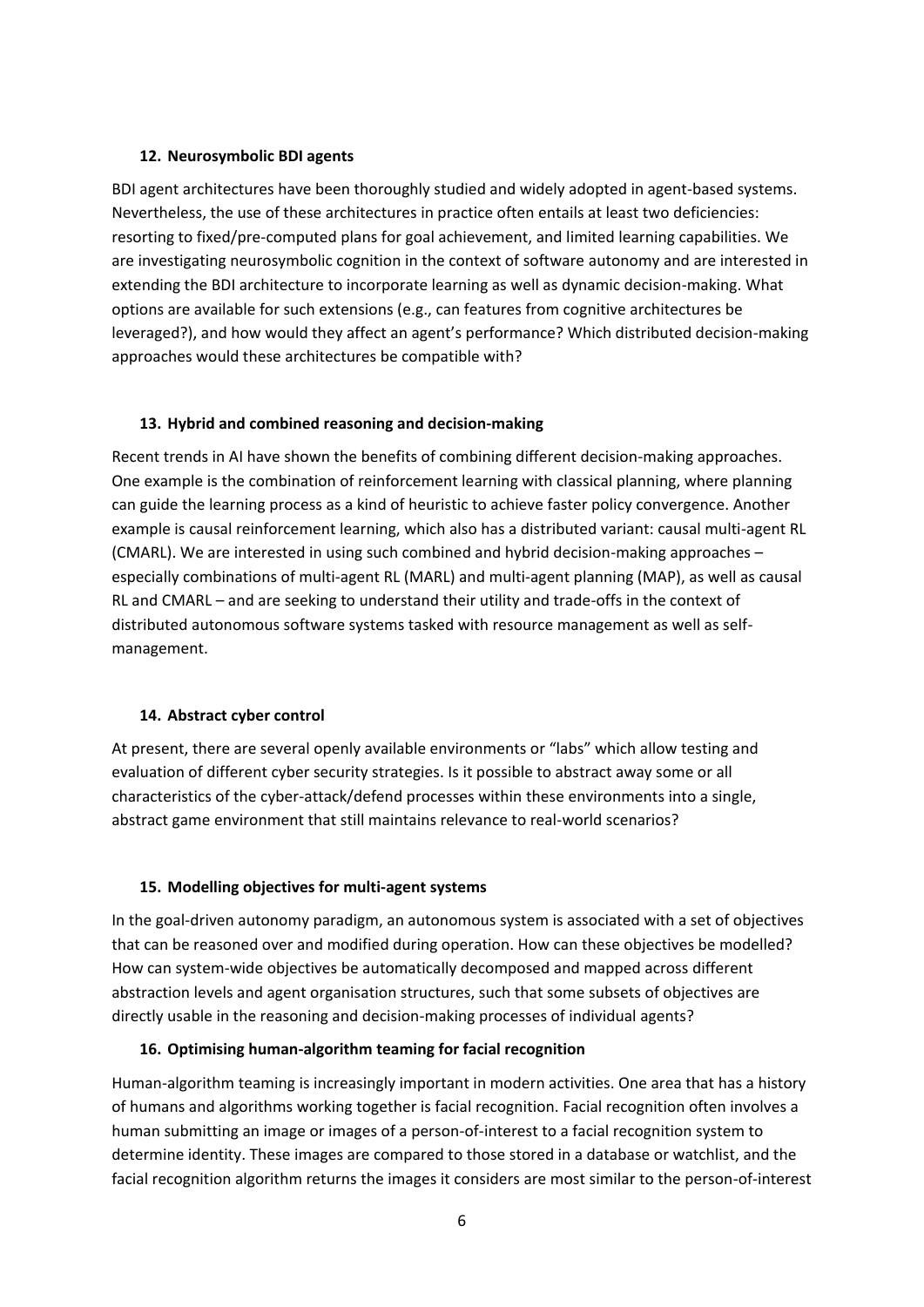(the candidate list). It is then up to the human decision maker to look through the candidate list and determine if any images match the person-of-interest. As the technology advances at a rapid pace, updated techniques, and methods to optimise the human-algorithm team need to be explored. This research challenge is for you to propose and test a method that may contribute to the optimisation of human-algorithm teaming for facial recognition.

Examples include but are not limited to:

- fusion methods of the human and algorithm
- the type of information presented to the human by the algorithm
- changes to how the human and algorithm work together
- screen display designs
- building trust in the technology

#### **17. Can Electric Network Frequency be used for video geo-localisation and timestamping?**

In recent years, there has been a proliferation of multimedia content connected to criminal activities, such as terrorism propaganda, cyber extortion, and even child sexual exploitation online. Metadata linked to these videos may not be available or trusted. However, geo-location and timestamping information can help to confirm where and when the video was captured, providing new investigative leads. One potential approach is to use Electric Network Frequency (ENF). ENF is the frequency at which the alternate current from the power grid fluctuates. Under certain conditions, these fluctuations can leak within audio recordings. ENF signal also has a subtle influence on the artificial light emitted by sources connected to the electric grid. This information can be captured by camera sensors producing a video, and potentially be used in digital forensic investigations to geo-locate and timestamp the video recording. Recently, the use of video to extract the ENF has been proposed to complement the audio-based approach.

Your task will be to use AI to extract ENF from video to demonstrate the strengths and limitations of ENF for video geo-localisation and timestamping.

#### **18. Novel AI methods to support post-mortem identification**

DNA, dental, and fingerprint are common methods used for formal post-mortem identification. But other methods may be beneficial to narrow down these sometimes costly and time-consuming processes. The aim of this project is to explore the feasibility of a novel AI method(s) that could aid in post-mortem identification when these traditional methods are not possible. Alternatively, these novel AI methods could be used to help narrow down potential leads before a formal identification procedure.

#### **19. Extracting multiple sources of information from videos for identification**

Identifying people in videos depicting terrorist acts, spreading misinformation, or conducting criminal activities can be difficult, particularly when the perpetrator's face is not visible. Often the same person may be depicted across multiple videos and finding information within these videos that links them together can be a considerably time-consuming manual process for investigators.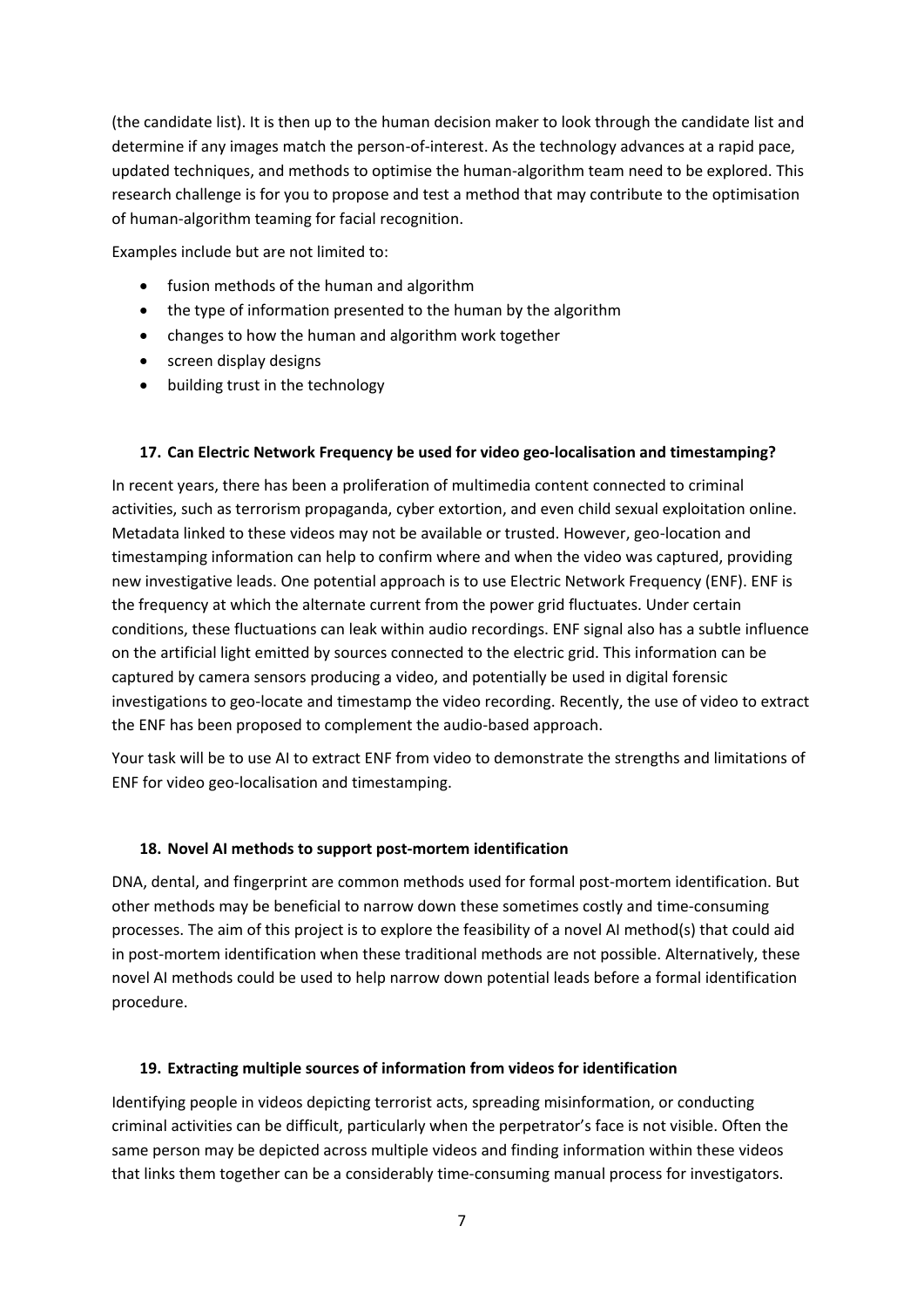The aim of this work is to demonstrate the use of AI approaches to extract and fuse multiple sources of information from videos that can help to find the same person(s) across videos, to ultimately aid in their identification.

Examples of potential sources of information to extract and fuse include (but are not limited to):

- logos (from clothing, food items, flags etc)
- voice recognition
- tattoo recognition
- age estimation

#### **20. Using AI with unmanned aerial systems to locate victims of a mass disaster event**

Locating victims of a mass disaster can be time critical. Various sensors and AI approaches may help when attached to unmanned aerial systems (UAS). UAS are inexpensive and can be rapidly deployed to reduce the response time and risks to the search and rescue teams. The aim of this work is to advance the timely detection and location of victims of a mass disaster event. Novel algorithms to allow for automatic image analysis and faster detection capabilities should be considered. Methods should be able to be deployed on a UAS and the work should explore methods for detecting and distinguishing between living and deceased victims so that appropriate triage can occur.

#### **21. The TTCP CAGE Autonomous Cyber Defence Challenge**

The Autonomous Cyber Operations Discipline has developed CybORG (the Cyber Operations Research Gym), a framework for testing and training Autonomous Cyber Defence agents in simulated scenarios. The TTCP CAGE Challenge is an open challenge for researchers to develop defensive agents for CybORG that work effectively in a defined cyber scenario.

For this research project, the selected team will be competing within the next version of the challenge. This will require them to develop an intelligent blue (i.e., defensive) agent that can select actions to defend against a red agent moving laterally through their network. The blue agent receives a regular monitoring feed from the network, and can then choose to analyse systems in detail, remove malware if detected, restore systems from backup, and start decoy services to trick the red agent. The red agent can scan the network, scan systems for vulnerabilities, exploit these vulnerabilities to gain access to systems and then escalate their privilege. The blue agent is scored both on the degree to which it prevents the red agent establishing control of the network, and on the effect blue's actions have on the availability of the system to normal users.

Our expectation from the selected team is that they investigate and implement an innovative learning approach to the challenge, implement it, and then refine it through repeated testing. The deliverables are an agent that is effective at the challenge, together with a report on the learning methods used by this agent to choose blue actions.

## **22. DeepfakeOps: towards continuous integration of Deepfake technology into an evolving detection benchmark dataset**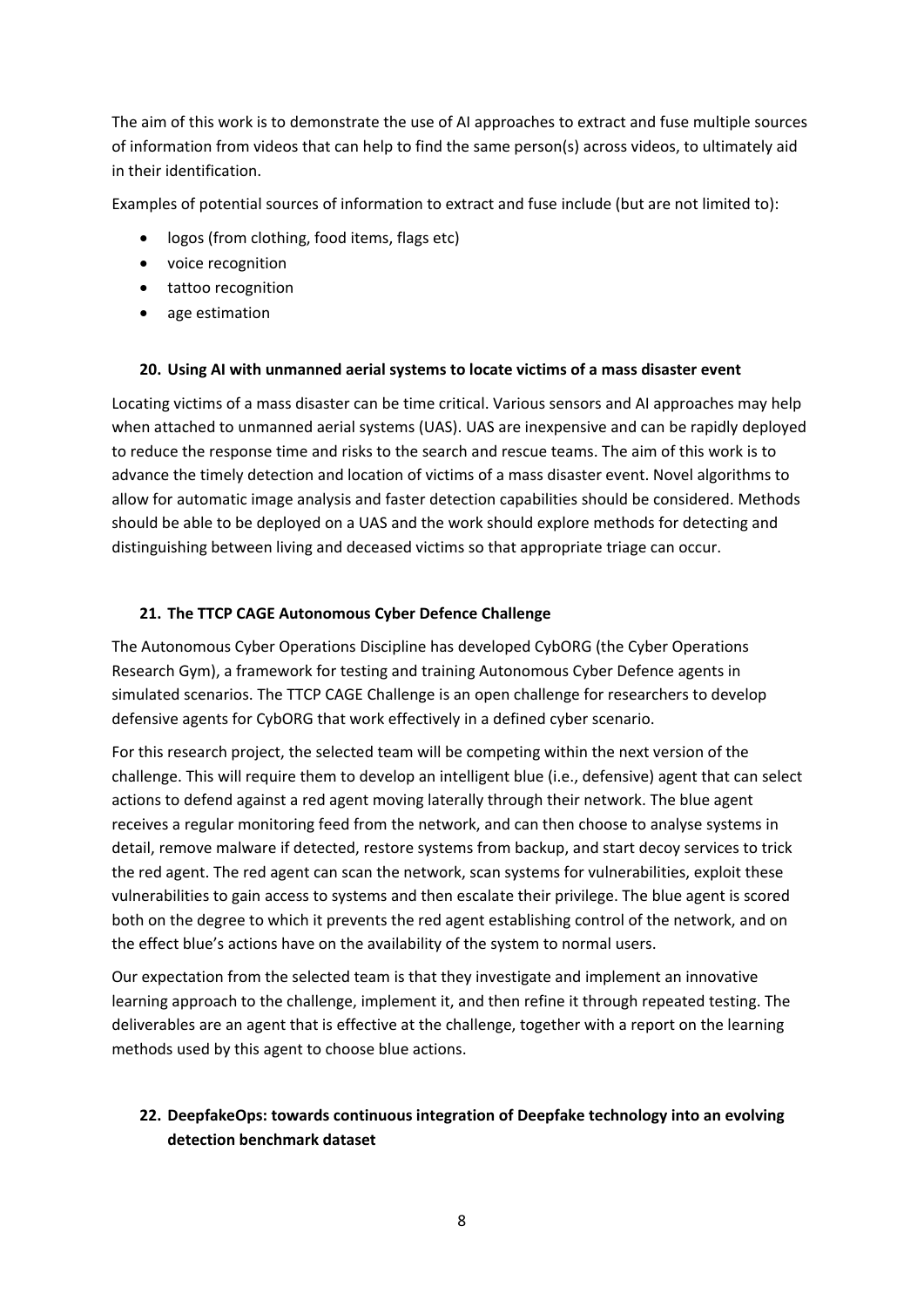Deepfakes are AI manipulations of vision, sound and language that can be used to fool humans, with potential implications for Defence analysts and decision makers. In an Information Warfare context, Deepfakes can be weaponized to degrade situational awareness, enhance cyberattacks that gather intelligence, and spread propaganda or disinformation. While a wide range of automated Deepfake detection methods are actively being developed, the field is arguably still maturing, with some detectors that achieve state of the art results on existing large-scale benchmarks unable to identify new types of manipulation or perform as reliably on new datasets. Moreover, there is a sense of an emerging arms race between Deepfake generation and detection techniques, where the former are expected to remain one step ahead. At the same time, the AI vision, sound, and language research communities remain separate, despite the clear need for and potential benefits of multi-modal approaches to discovering misinformation. In this context, a key question for Defence is how best to track the rapidly moving target that is Deepfake technology in order to counter potential new threats quickly and at scale?

One possible solution that could be explored is to design and prototype a framework for continuous integration of new open source and/or commercial Deepfake tools that will allow Defence to test and evaluate countermeasures in a standardized manner. This could involve, but is not limited to:

Developing an automated integration pipeline allowing new Deepfake methods to be installed and run across the same target multimedia as earlier techniques used in the benchmark

Design of protocols for incorporating newly generated content into the existing dataset

Support flexible extensions beyond video, to still imagery, speech and text for future test and evaluation of multi-modal Deepfake detectors.

#### **23. Decision Making for Network Security**

AI decision making utilises data trends to develop accurate predictions and decisions for a given problem. A subset of applications includes using AI decision making for network security analytics, monitoring, and identifying responses. The use of AI to perform these functions allows improved security posture and effective responses. Areas of relevance include; the capacity to differentiate between legitimate and illegitimate traffic, the capability to monitor complex sensor networks and identify points of concern, the detection of actions that may indicate malicious activity, how adaptable models can be to a widely variable environment, and the ability to mitigate impacts from malicious actions.

What capability exists in these, and related, areas? What technology enables this functionality or would be required in future? What opportunities does this technology introduce? What risks may be presented? What predictions can be made for future applications?

#### **24. Domain adaptation for neural speech translation**

Speech translation is the process of translating from speech in a source language into text in a target language. Current approaches may model the speech translation task as either a cascade system of automated speech recognition (ASR) for transcription to text followed by machine translation (MT), or a direct speech translation (ST) model for source speech to target text without relying on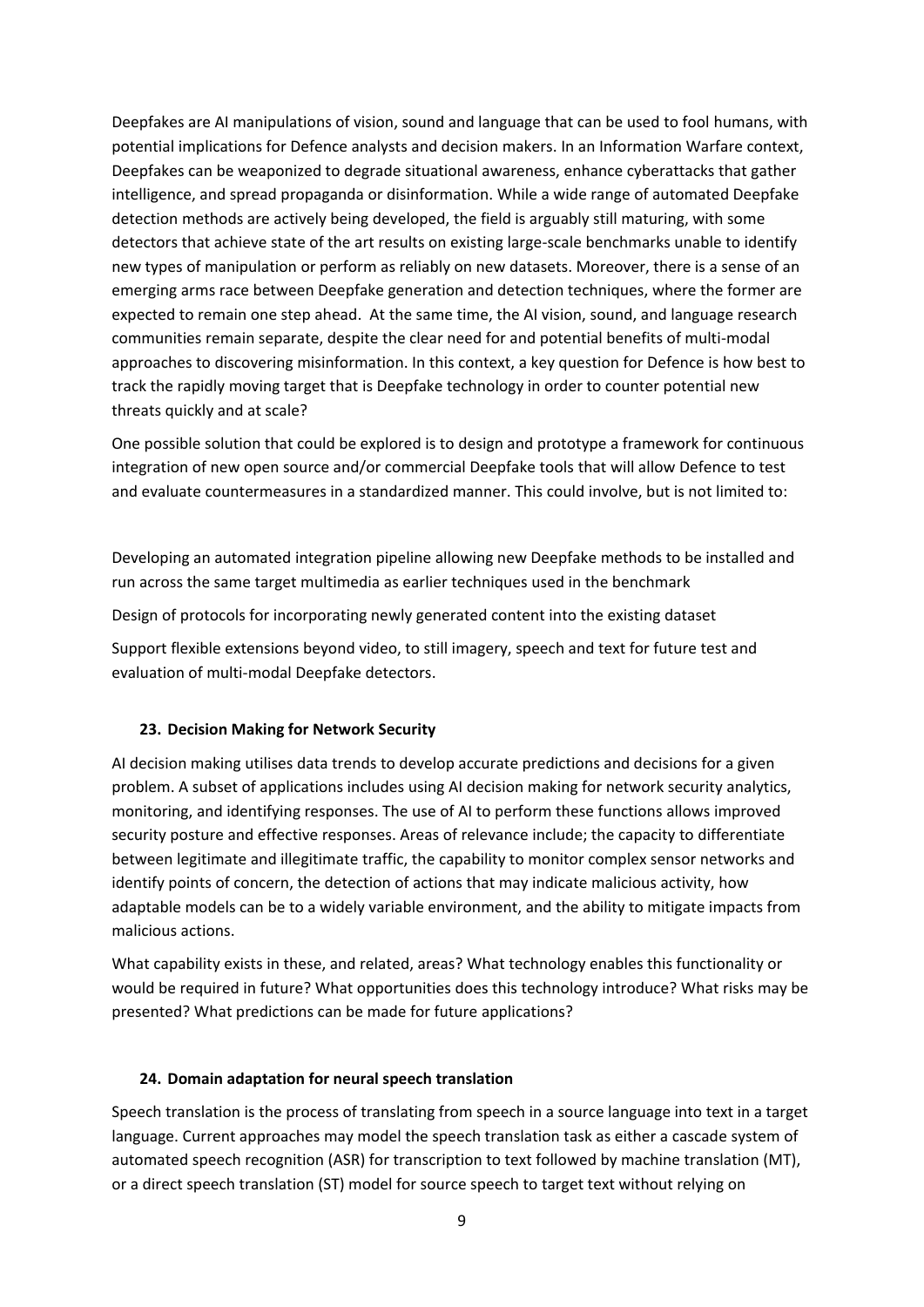intermediate text generation. Recent studies comparing cascade to direct speech translation attest that the gap between the direct and cascade paradigms is now closed under data comparable conditions, and that subtle differences observed in their behaviour are not sufficient for humans neither to distinguish nor prefer one over the other.

However, the effectiveness of approaches in the speech translation task may be severely constrained by the availability of training corpus or corpora, especially for settings where in-domain training data is scarce or non-existent. If data is available in more readily available in different but related domains, a variety of techniques and procedures have been explored in domain adaptation and relating to single or multi-domain differences in speech translation areas such as provenance, topic, genre, dialect, or accent.

This challenge will seek to contribute new developments or understanding in speech translation for a low-resource domain setting. Some of the avenues for contributions in exploring this research area might include:

- How can an optimal approach be identified for modelling a low-resource domain speech translation task, to best leverage related resources for multi-domain adaptation?
- How to estimate or target efforts in developing in-domain corpora for greatest improvement on speech translation performance, where development capacity is tightly constrained?
- What new developments can be made in domain adaptation and/or speech translation approaches?
- What approaches in domain adaptation or speech translation can contribute to robustness and performance on the target in-domain speech translation task?

## **25. Translating written English to and from propositional logic**

The Sensemaking team generates resilient situational insights by translating large volumes of uncertain data from disparate sources into concise and compelling findings enabling decision superiority.

Where a user's sense making needs are well defined and can be anticipated, it is possible for a programmer to implement the necessary functionality as part of a data processing capability. However, it is not appropriate to assume that this is practical given the diverse nature of those needs, the multifaceted nature of the data with which the sense maker is working, and the fact that knowledge discovery shapes the user's behaviour. Consequently, it is appropriate that the machine permits the user to pose unanticipated queries and respond in an appropriate manner.

The objective of this project is to survey the state-of-the-art in translation between human written English and propositional logic to support flexible and complex human / machine interactions.

The machine-understandable query language needs to capture uncertainty, and the translation of the machine's output back to English should accommodate both uncertainty and explanations regarding how the solution was arrived at.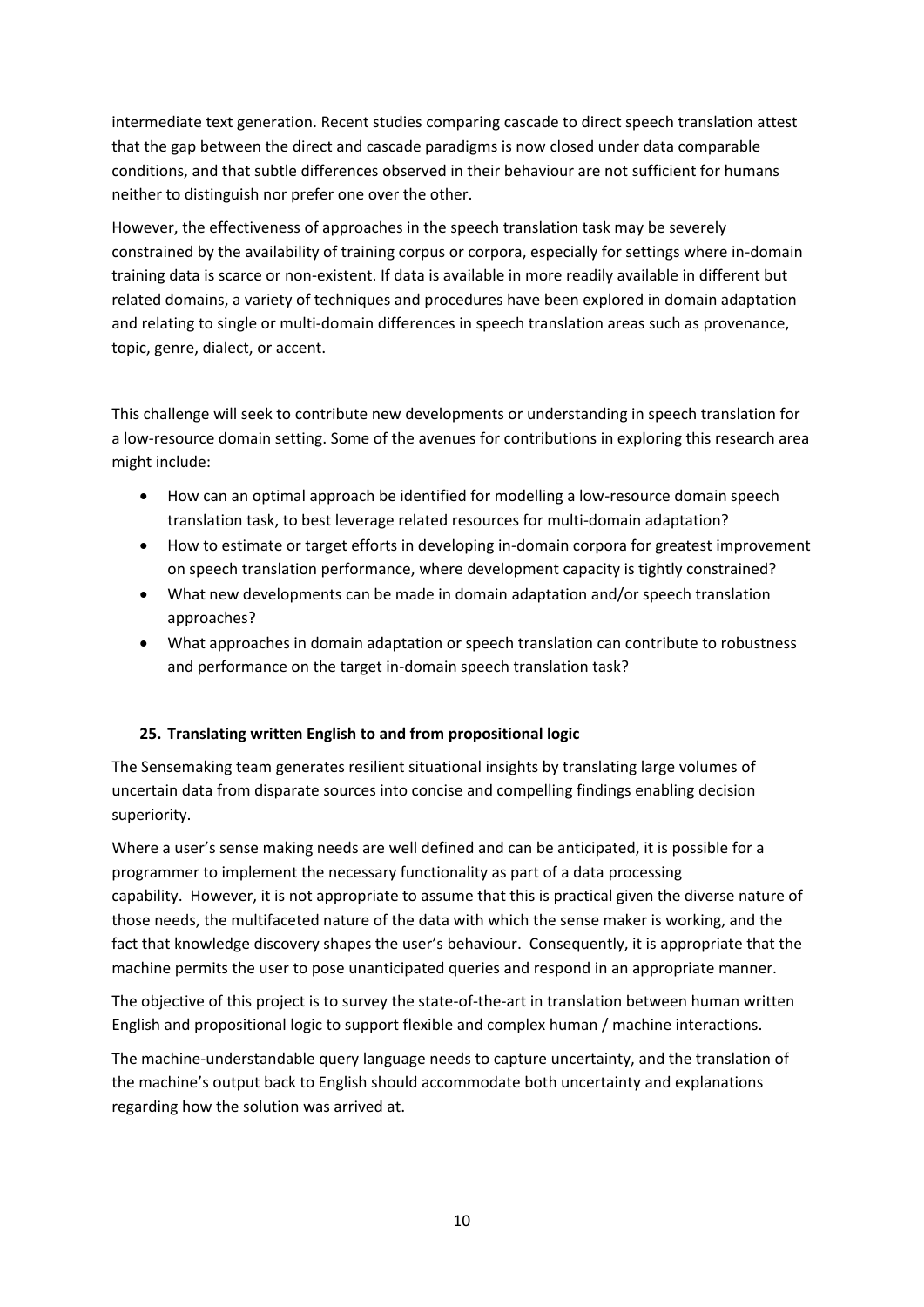There are many aspects in the natural language to machine language correspondence that need careful consideration. For instance, how does the tense of a natural language query translate appropriately to the machine language query.

Example questions to help assess such translation / sensemaking systems might be:

- What happens when a user has problems making their question understood by the machine? How robust is it to user inexperience or missing data?
- Are there tweaks that could be applied to improve the translator's performance, either by a programmer or through automated learning from examples?
- Is the software well supported, either commercially or by the open-source community?

## **26. Identification of significant field types and boundaries in unfamiliar network protocols**

Information traversing cyber networks are encoded using network protocols that define a common language through which networked components of a system communicate. This encoded data is a valuable source of information for many defensive cyber applications, particularly for system monitoring. However, in many cases, documentation for these protocols may be unavailable or incomplete, which facilities the need for reverse-engineering based only on examples from network packet captures. This is a time-consuming endeavour that requires a great deal of skill and experience.

This research challenge focusses on a small part of an approach to automated protocol reverseengineering. We pose the problem of identifying the data type (e.g., integer, floating point, string) of particular fields in a network protocol based on the byte values observed in corresponding samples. As a secondary challenge, we pose the problem of identifying the location of discrete fields of a network protocol given prior examples.

A successful answer to this challenge will demonstrate an approach to automatically classify the data type of a field, and/or automatically identify the edges of fields in a network protocol. Ideally, these techniques will be evaluated across a variety of network protocols, to demonstrate a level of robustness and protocol-agnosticism.

## **27. Application of AI to the liveness challenge in identity verification**

With the increasing use of online and remote identity verification applications for a variety of purposes (including banking, government services, and remote access control etc.), it is critical that these applications can reliably identify presenting persons. Clearly, however, verifying an identity and providing access to services, facilities or finances is highly risky without a means to ensure that the person presenting is indeed the live bona fide individual rather than a fraudster attempting to spoof the system.

Leading facial recognition algorithms are becoming very reliable in recognising individuals and matching faces. But while many also include liveness detection components designed to combat spoofing, the reliability of performance of these aspects can be much lower by comparison, which becomes a system vulnerability.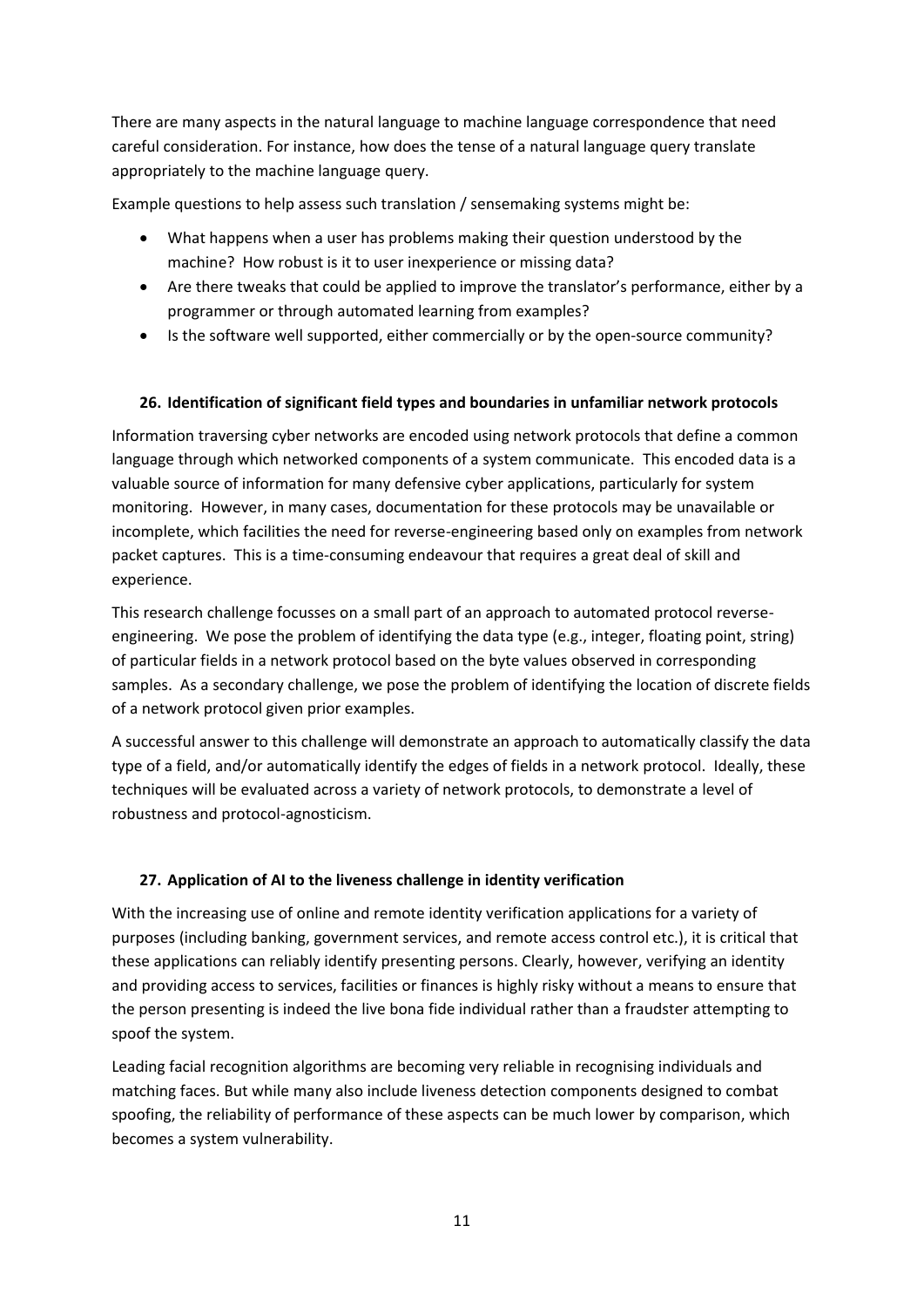Spoofing versus spoof detection has become a rapidly moving evolutionary arms race, and while many applications claim they can detect liveness with close to 100% accuracy, the speed of evolution of spoofing attacks and materials means that these performance guarantees may not last more than a few months at best.

One of the avenues that has yet to be explored in this secure identity arena is the use of AI. Some of the issues relating to this area include (but are not limited to):

- Can AI be applied to the reliable verification of liveness for identity verification/authentication applications?
- Can AI perform better than the current algorithms on the market?
- Is AI efficient and cost effective?
- Is AI vulnerable to spoofing? And if so, what can be done to make AI more robust?

# **28. Cross-lingual narrative summarisation to enhance situational awareness and decision making**

Open-source data has long been recognised as an important source of information which complements classified intelligence to enhance Defence strategic/ operational/tactical awareness and operations.

However due to its large volume, multi-lingual, and heterogeneous nature (e.g., news articles, opinion pieces, policy documents, and technical papers, among others), effective exploitation of this type of data is a significantly challenging task. As a result, automatic text summarisation, the process by which a document's salient content is automatically distilled into a succinct and concise form, has become a necessary tool to reduce cognitive overload.

This project seeks proposals that investigate and enhance state-of-the-art techniques such as mT5 [1], XSum [2] and XL-Sum [3] toward the automated generation of narrative text summarisation in cross-lingual setting: the ability to quickly process and understand a large collection of textual documents and summarise the most salient topics and events in the form of narratives or storylines [4]. This could assist human analysts with obtaining a coherent picture of (potentially evolving) situations of interest, necessary for conducting further analysis and responses.

## References:

[1] Xue, L., Constant, N., Roberts, A., Kale, M., Al-Rfou, R., Siddhant, A., Barua, A. and Raffel, C., 2020. mT5: A massively multilingual pre-trained text-to-text transformer. NAACL 2021.

[2] Shashi Narayan, Shay B. Cohen, and Mirella Lapata. 2018. Don't give me the details, just the summary! Topic-aware convolutional neural networks for extreme summarization. EMNLP 2018. [3] Tahmid Hasan, Abhik Bhattacharjee, Md Saiful Islam, Kazi Samin, Yuan-Fang Li, Yong-Bin Kang, M. Sohel Rahman, Rifat Shahriyar, 2021. XL-Sum: Large-Scale Multilingual Abstractive Summarization for 44 Languages. ACL-Findings 2021.

[4] Lili Yao, Nanyun Peng, Ralph Weischedel, Kevin Knight, Dongyan Zhao, and Rui Yan. 2019. Plan-And-Write: Towards Better Automatic Storytelling. AAAI 2019.

# **29. Online and Adaptive Learning with Irregularly Sampled Data in Uncertain and Nonstationary Environments**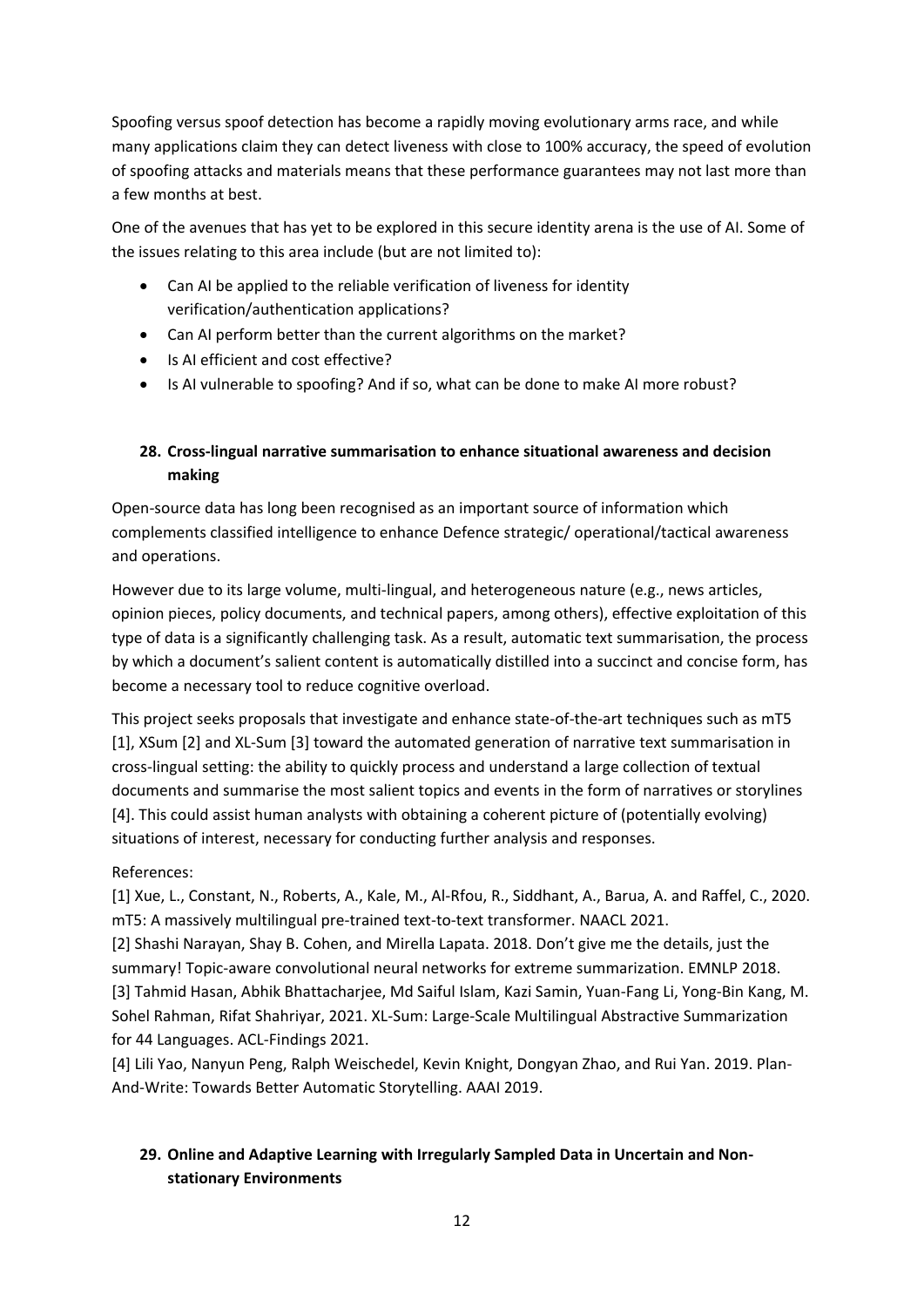Military operations may need to resolve rapidly evolving situations where adversaries are adapting their tactics, techniques and procedures and the behaviour of populations is changing.

AI, ML and deep learning offer opportunities to better exploit information to improve understanding, decision-making and tempo toward more agile decision making.

However, deep learning methods often require massive amounts of reliable, trusted data collected in stationary environments - inadequate to deal with adversarial and non-stationary data and environments, particularly at the edge where compute, communications and labelled data is limited and arrives incrementally in real-time.

We seek proposals that investigate and enhance state-of-the-art techniques toward endowing a deep learning model an ability to evolve in uncertain, rapidly changing contexts. Specifically, we are interested in research that can address the time-series prediction task in an online and adaptive learning manner [1] [2]. In contrast to typical offline learning (where all training data must be available at the time of model training), the online learning paradigm continuously updates a model during operation whenever circumstances change and/or more training data arrives. In addition, the framework should also be able to handle irregularly sampled time-series data that is more likely to be obtained in uncertain, changing and non-stationary environments.

### References:

[1] Abushaqra, F.M., Xue, H., Ren, Y. and Salim, F.D., 2021, December. PIETS: Parallelised Irregularity Encoders for Forecasting with Heterogeneous Time-Series. In 2021 IEEE International Conference on Data Mining (ICDM) (pp. 976-981). IEEE.

[2] Wang, Z., Jiang, R., Xue, H., Salim, F.D., Song, X. and Shibasaki, R., 2021. Event-Aware Multimodal Mobility Nowcasting. arXiv preprint arXiv:2112.08443.

#### **30. Adaptive Modelling Across Domains and Tasks without Labelled Data**

Modern warfare is no longer constrained to military operations in the physical domains (land, air, sea and space), but has expanded to include information and influence operations in non-physical domains such as information/cyber and cognition.

Military/information/influence operations enhanced with AI hold promise to improve situational awareness, increase the speed and scale of decision making and better conduct distributed and complex operations. However, it is not scalable nor effective to curate a great amount of labelled data and develop a bespoke AI solution for each single task and mission we plan and conduct within each domain and distinct environment.

Self-supervised learning [1] has been identified by DARPA as an important technology in the third wave of AI [5] toward extracting 'the dark matter of intelligence' [6] without relying on a large amount of labelled data as in supervised learning.

We seek proposals that investigate and enhance state-of-the-art techniques toward the development of deep learning models that can be quickly adapted and applied to new domains, environments and types of data which is often unlabelled 'in the wild'.

In particular, this challenge seeks to explore an adaptive modelling approach that can be used to learn representations of various types of time-series data (e.g., audio and sensor data) [2] [4] in a self-supervised learning fashion without requiring well-annotated data [3].